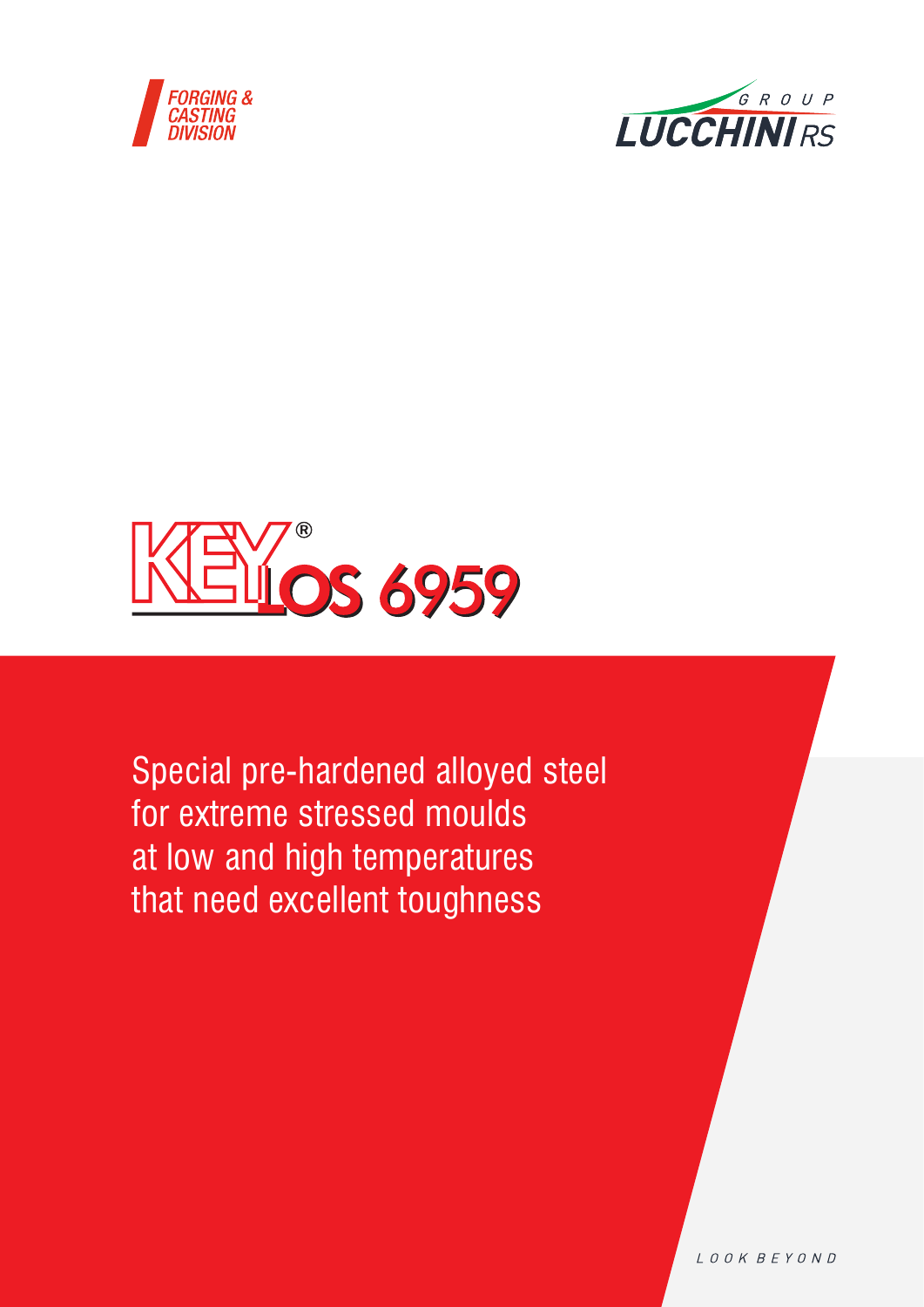





# General characteristics

KeyLos® 6959 is a special Chromium-Nickel-Molybdenum and Vanadium alloyed pre-hardened steel, suitable for the production of medium and big sized plastic moulds, up to 500 mm, highly stressed, that need extreme toughness characteristics combined with high hardness through the section.

KeyLos® 6959 is obtained through a special 'super clean' manufacturing process, which allows an excellent level of micro-purity to be achieved.

KeyLos® 6959 is supplied in the pre-hardened condition in two hardness ranges:

- hardness between 300 and 360 HB;
- hardness between 360 and 420 HB.

KeyLos® 6959 with hardness between 300 and 360 HB is suitable for applications where the toughness of the material is of priority importance, whereas KeyLos® 6959 with hardness between 360 and 420 HB is recommended for applications where the mechanical stress and wear resistance are required.

Upon request, KeyLos® 6959 can be supplied in the annealed condition with hardness lower than 250 HB.

Thanks to its excellent dimensional stability, extremely low distortion, high hardenability, KeyLos® 6959 in pre-machined conditions can be used also for moulds that require high levels of hardness up to 50 HRC after hardening.

KeyLos® 6959 offers the following advantages:

- good machinability:
- excellent suitability for photo-engraving;
- excellent suitability for polishing;
- excellent suitability for nitriding, in order to increase the wear resistance;
- excellent wear resistance;
- internal homogeneous hardness in blocks with thickness up to 500 mm;
- quite good weldability.

KeyLos® 6959 is 100% ultrasonically inspected, according to the most demanding of NDT standards.

KeyLos® 6959 is also designed with the aim to guarantee the minimum use of virgin materials, moving toward the use of scrap categories difficult to be recycled, that can became food for the steel making production of KeyLos® 6959 grade.

## Chemical analysis

|                        | Range | $C[\%]$ | Si [%] | $Cr$ [%] | Mn $[%]$ | Mo [%] | Ni $[%]$ | $V[\%]$ |
|------------------------|-------|---------|--------|----------|----------|--------|----------|---------|
| $M\lll$ 6959           | min   | 0,30    | 0,15   | 0,80     | 0,40     | 0,35   | 3,00     | 0,05    |
| Alloying [% in weight] | max   | 0,40    | 0,55   | 1,70     | 0,90     | 0,90   | 4,00     | 0,25    |

Table for comparison of international classification

#### **W. Nr. 1.6959 DIN EN ISO 4957 35NiCrMoV12-5**

Lucchini RS's tool steels have been researched and formulated in order to optimize the material performances.

The brand name identifies the Lucchini RS product and the number evokes the Werkstoff classification or other means of reflecting the characteristics of use.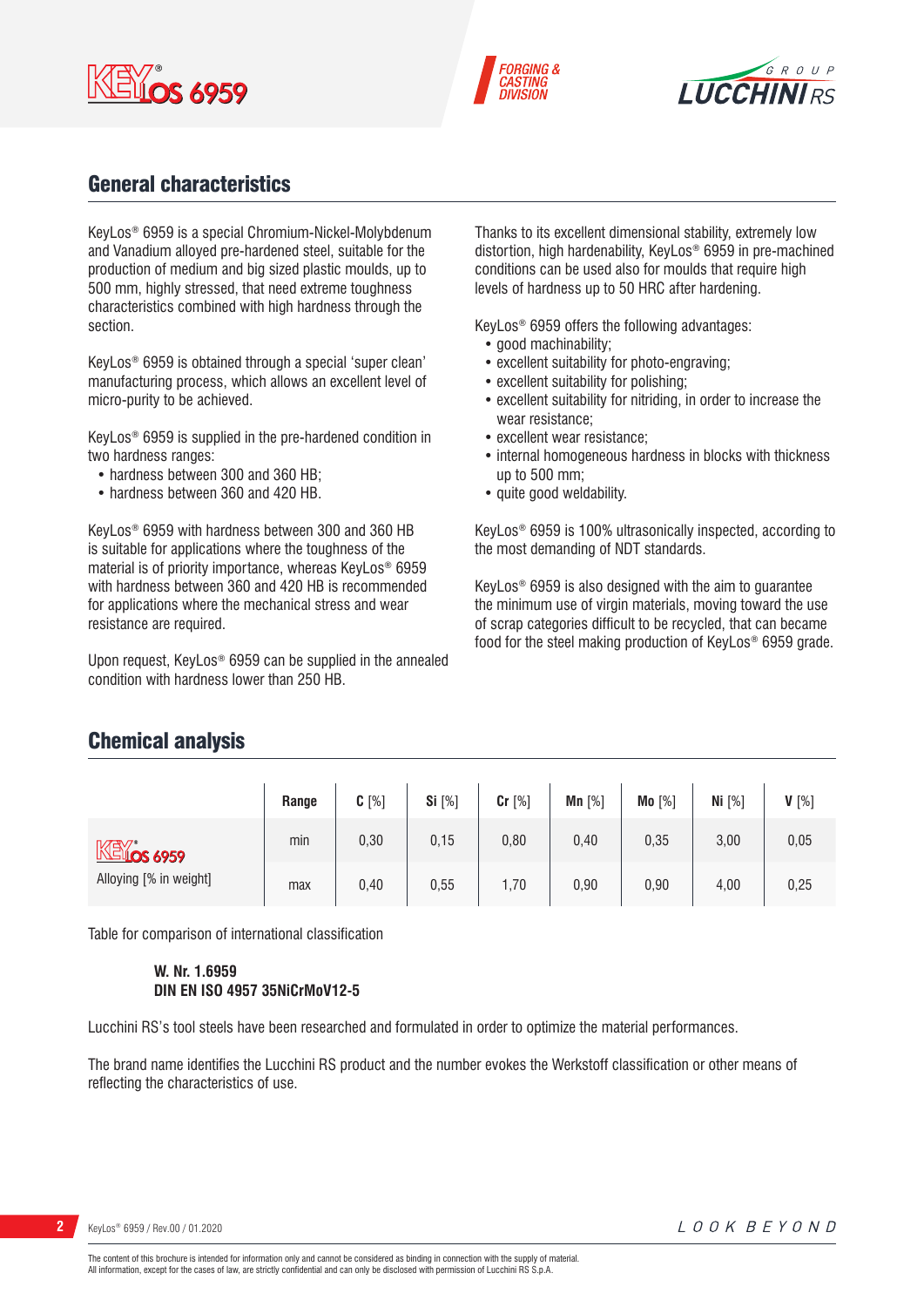





## Main applications

KeyLos® 6959 in the pre-hardened condition is suitable for the following applications:

Plastic moulding:

- medium and big sized moulds for the automotive industry;
- moulds for food industry products;
- moulds for rubber pressing;
- pressure moulds (SMC, BMC);
- bolsters for plastic pressure pouring.

Extrusion:

- dies and gauges for PVC extrusion;
- mechanical parts for extrusion presses.

# Physical and mechanical properties

*Main physical properties*

| <b>KEYOS 6959</b>                                    | $20^{\circ}$ C | $250^\circ C$ | $500^{\circ}$ C |
|------------------------------------------------------|----------------|---------------|-----------------|
| Modulus of elasticity [GPa]<br>(1GPa=1000 MPa)       | 210            | 196           | 177             |
| Coefficient of thermal<br>expansion<br>$[10^{-6}/K]$ |                | 13,4          | 14.8            |
| Thermal conductivity<br>[W/mK]                       | 24,7           | 24,3          | 23,9            |

#### *Main mechanical properties*

| <b>NEVOS 6959</b>                 | $20^{\circ}$ C | $200^{\circ}$ C |
|-----------------------------------|----------------|-----------------|
| Tensile strength<br>(UTS) [MPa]   | 1.460          | 1.280           |
| <b>Yield stress</b><br>(YS) [MPa] | 1.320          | 1.120           |

These values are average values obtained from the middle of the section of a 500 mm thick bar, subjected to hardening by Lucchini RS.

## Heat treatments

KeyLos® 6959 is supplied in the pre-hardened condition. If it is necessary to obtain different hardness levels or if a heat treatment cycle is necessary, the parameters in the following table are recommended.

The attached data are for information purposes only and must be varied dependent on the heat treatment facility and the thickness of the bar.

#### *Soft annealing*

| Suggested temperature | 700 °C                                                                    |
|-----------------------|---------------------------------------------------------------------------|
| Soaking time          | 60 min every 25 mm thickness                                              |
| Cooling               | Slow in the furnace at max 20 °C/h<br>to 600 °C, then at room temperature |

Soft annealing is useful to improve machinability. The obtained hardness is lower than 250 HB.

**3** KeyLos® 6959 / Rev.00 / 01.2020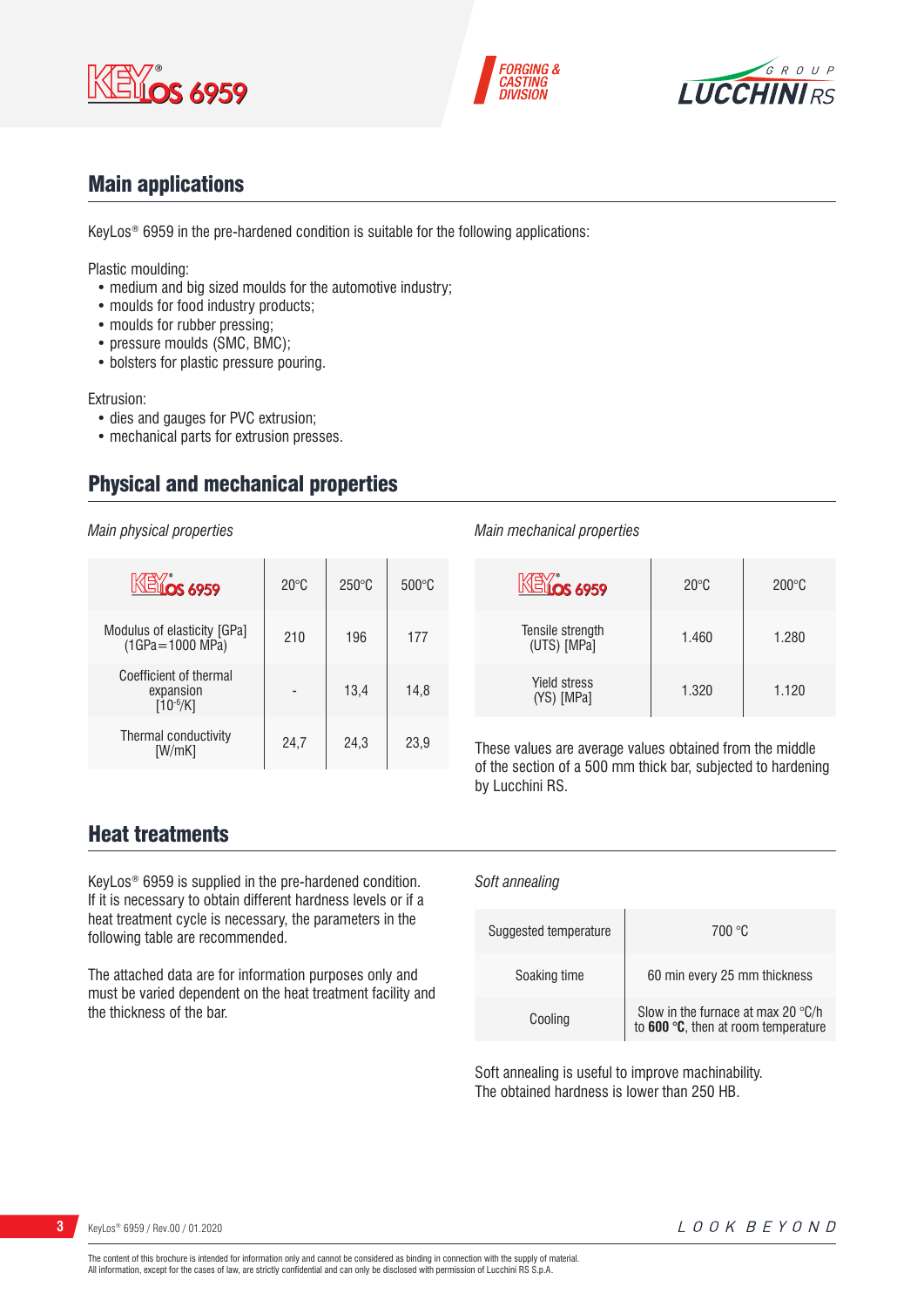





#### *Stress Relieving*

| Suggested temperature | 550 °C                                                                                            |
|-----------------------|---------------------------------------------------------------------------------------------------|
| Soaking time          | 60 min every 25 mm thickness                                                                      |
| Cooling               | Slow in the furnace at max 20 $^{\circ}$ C/h to <b>200</b> $^{\circ}$ C, then at room temperature |

If the suggested temperature is lower than the tempering temperature, the stress relieving temperature will be 50° C lower than the tempering temperature previously applied.

Stress relieving is recommended where it is necessary to eliminate residual stresses induced by mechanical working or by a preceding heat treatment.

#### *Hardening*

| Suggested temperature | 850 °C                       |
|-----------------------|------------------------------|
| Soaking time          | 60 min every 25 mm thickness |
| Cooling               | Polymer or water quench      |

We suggest to carry out hardening on material supplied in the annealed condition and tempering immediately afterwards.

#### *Tempering*

| Suggested temperature | The tempering temperature to be.<br>applied to the material depends on<br>the required mechanical properties.<br>See following graph. |
|-----------------------|---------------------------------------------------------------------------------------------------------------------------------------|
| Soaking time          | 60 min every 25 mm thickness                                                                                                          |
| Cooling               | Room temperature                                                                                                                      |



Tempering curve of a sample which has been austenitised at 850 °C.

After tempering we suggest carrying out stress relieving at a temperature lower than 50 °C.

#### *Induction hardening*

On this steel it is possible to carry out induction hardening. We recommend cooling at room temperature and tempering after heat treatment.

#### *Nitriding*

KeyLos® 6959 is suitable for ionic and gas nitriding.

This treatment is very useful for moulds or dies subjected to extremely stressful applications.

The increase of the surface hardness, following nitriding, lengthens the component life cycle.

Modern nitriding processes allow the original dimensions of the component to be maintained. We recommend heat treating the component in the finish machined condition.

We recommend the following manufacturing cycle, in order to obtain the best results:

- rough machining;
- stress relieving;
- finish machining;
- nitriding.

In any case, other properties can be analyzed and studied deeper by Lucchini RS on specific Customer request: please consult Lucchini RS specialists of MET Department.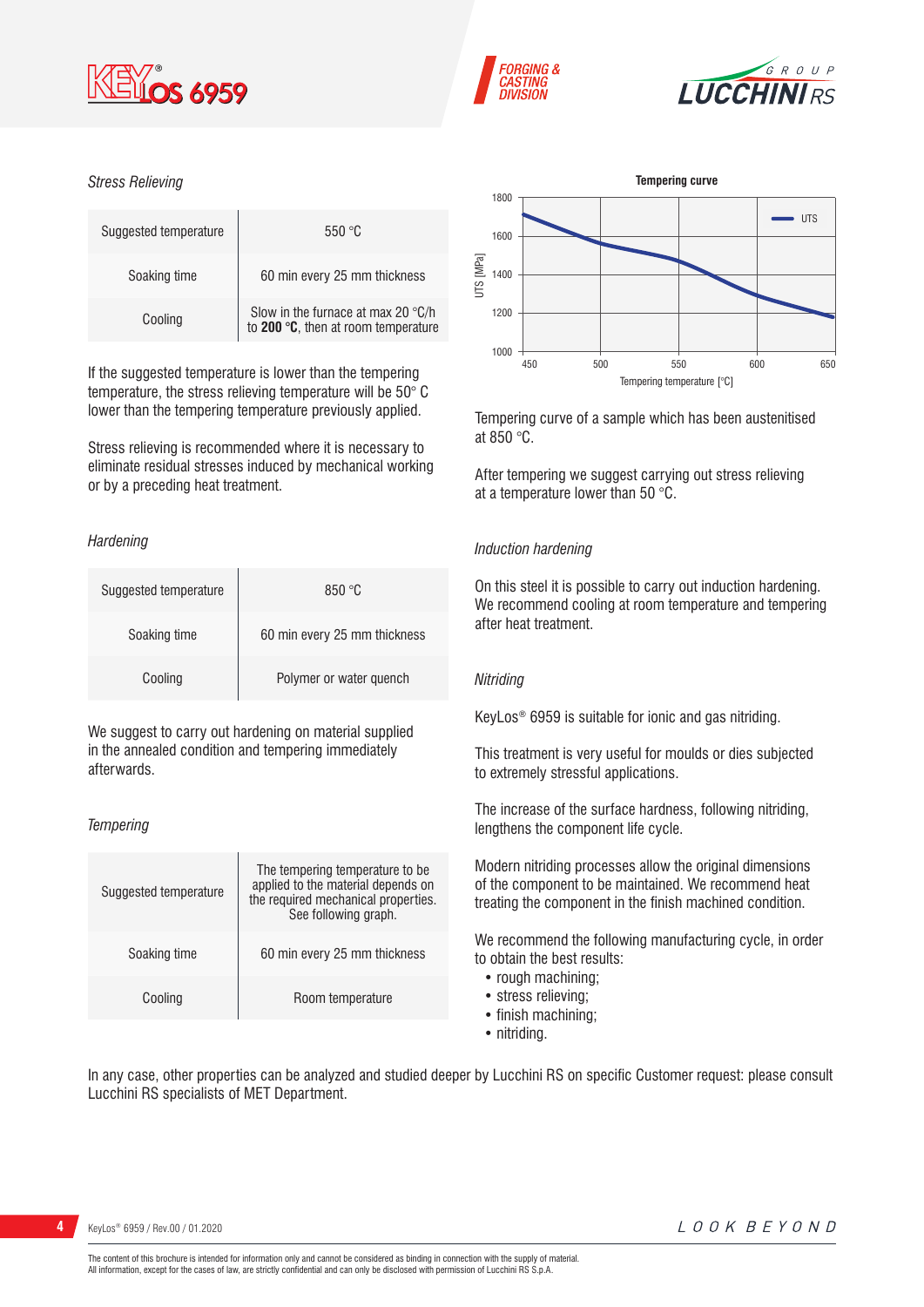





# CCT Curve



# Microstructure of Keylos® 6959



The microstructure of KeyLos® 6959 detected about 20 mm under surface is tempered martensite.

KeyLos® 6959 / Rev.00 / 01.2020

LOOK BEYOND

The content of this brochure is intended for information only and cannot be considered as binding in connection with the supply of material.<br>All information, except for the cases of law, are strictly confidential and can o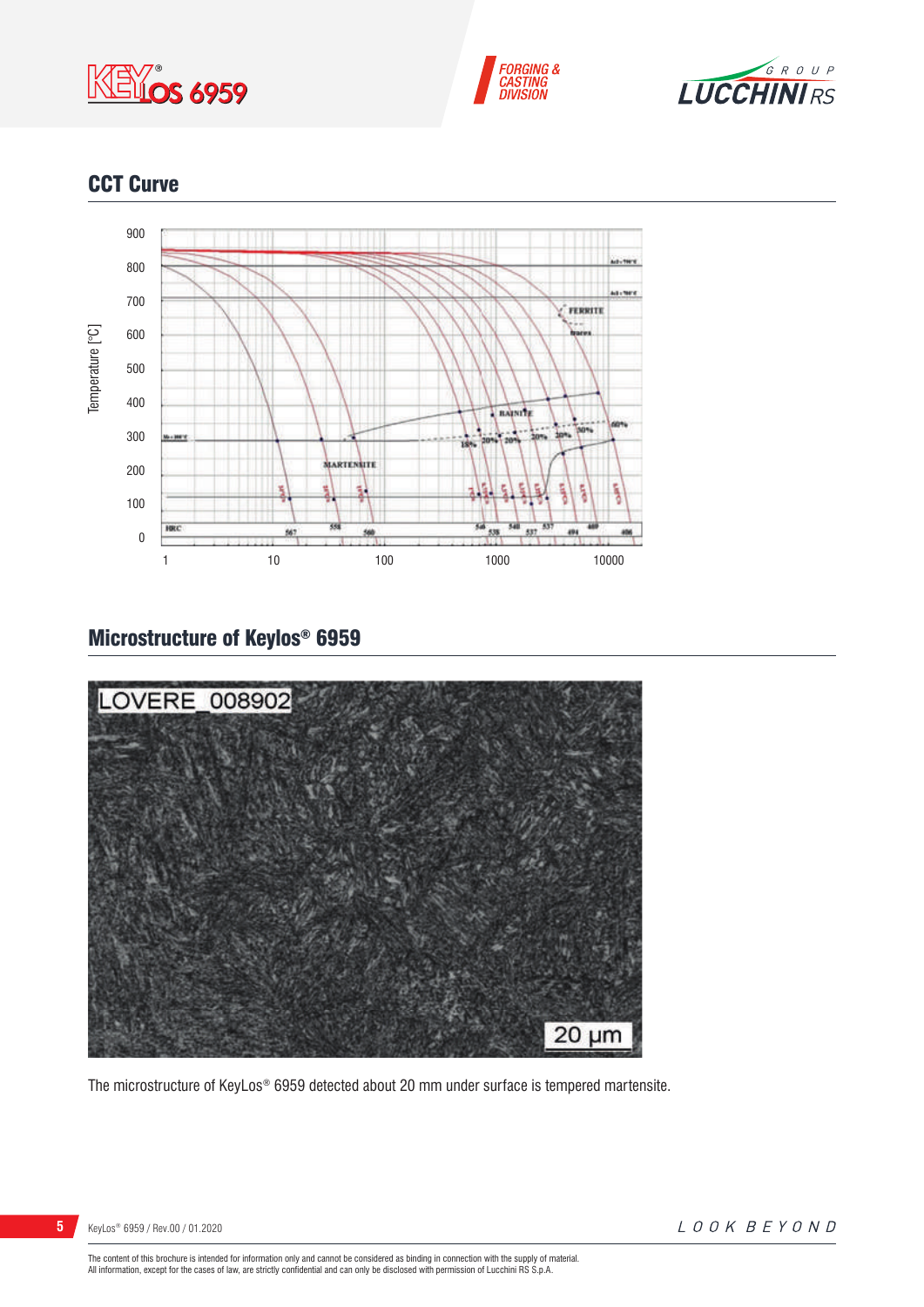





# Guidance for machining

The following parameters are indicative only and must be adapted to the particular application and to the machinery employed. *Turning*

|                                      | Rough machining |            | Finish machining                        |                |
|--------------------------------------|-----------------|------------|-----------------------------------------|----------------|
| Type of insert                       | P20-P40 coated  | <b>HSS</b> | P <sub>10</sub> -P <sub>20</sub> coated | Cermet         |
| V <sub>c</sub> cutting speed [m/min] | $90 \div 140$   | (*`        | $120 \div 180$                          | $180 \div 240$ |
| a, cutting depth [mm]                | b               | (*         |                                         | < 0.5          |

#### *Milling*

|                                      | Rough machining    |                                         |            |
|--------------------------------------|--------------------|-----------------------------------------|------------|
| Type of insert                       | P25-P35 not coated | P <sub>25</sub> -P <sub>35</sub> coated | <b>HSS</b> |
| V <sub>c</sub> cutting speed [m/min] | $50 \div 80$       | $100 \div 140$                          | $(\star)$  |
| $fz$ feed [mm]                       | $0,15 \div 0,3$    | $0,15 \div 0,3$                         | $(\star)$  |
| a, cutting depth [mm]                | $2 \div 4$         | $2 \div 4$                              | $(\star)$  |

|                                      | Pre-finishing                               |                                         |            |
|--------------------------------------|---------------------------------------------|-----------------------------------------|------------|
| Type of insert                       | P <sub>10</sub> -P <sub>20</sub> not coated | P <sub>10</sub> -P <sub>20</sub> coated | <b>HSS</b> |
| V <sub>c</sub> cutting speed [m/min] | $80 \div 110$                               | $100 \div 140$                          | $(\star)$  |
| $fz$ feed [mm]                       | $0,2 \div 0,3$                              | $0,2 \div 0,3$                          | $(\star)$  |
| a, cutting depth [mm]                | < 2                                         | < 2                                     | $(\star)$  |

|                               | Finishing                                   |                                         |                 |
|-------------------------------|---------------------------------------------|-----------------------------------------|-----------------|
| Type of insert                | P <sub>10</sub> -P <sub>20</sub> not coated | P <sub>10</sub> -P <sub>20</sub> coated | Cermet P15      |
| $V_c$ cutting speed $[m/min]$ | $120 \div 180$                              | $170 \div 210$                          | $230 \div 300$  |
| $f$ , feed [mm]               | $0,05 \div 0,2$                             | $0,05 \div 0,2$                         | $0,05 \div 0,2$ |
| a, cutting depth [mm]         | $0,5 \div 1$                                | $0.5 \div 1$                            | $0,3 \div 0,5$  |

*(\*) not advisable*

**6** KeyLos® 6959 / Rev.00 / 01.2020

 $\overline{1}$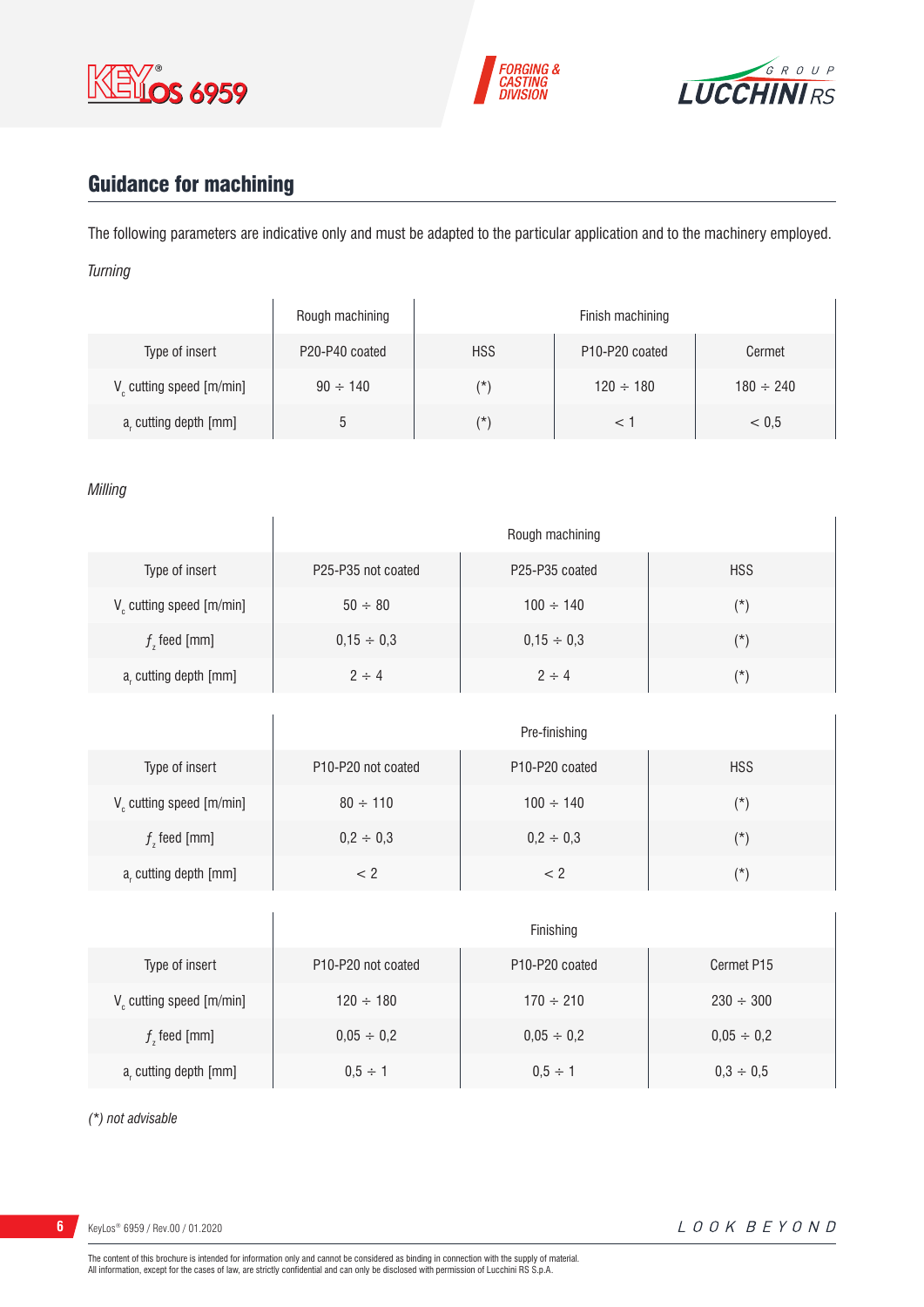





### *Drilling*

| Type of insert                | tip with interchangeable inserts | <b>HSS</b> | brazed tip       |
|-------------------------------|----------------------------------|------------|------------------|
| $V_c$ cutting speed [m/min]   | $60 \div 100$                    | (*)        | $50 \div 80$     |
| $f$ , feed per turn [mm/turn] | $0.05 \div 0.15$                 | $(\star)$  | $0.15 \div 0.25$ |

#### *(\*) not advisable*

#### *General formulae*

| Type of machining             | Drilling                                                                                                          | Milling                                                                             |
|-------------------------------|-------------------------------------------------------------------------------------------------------------------|-------------------------------------------------------------------------------------|
| n: number of turns of mandrel | $V_r * 1000 / \pi * D_r$                                                                                          | $V_r * 1000 / \pi * D_r$                                                            |
| $V_f$ : feed speed [m/min]    | $V_{f} = f_{7}$ * n                                                                                               | $V_{f} = f_{i} * n * z_{n}$                                                         |
| $fz$ feed per turn [mm/turn]  | $\overline{\phantom{a}}$                                                                                          | $f_{n} = V_{f} / n$                                                                 |
| <b>Note</b>                   | D <sub>r</sub> : Milling cutter or tip diameter [mm]<br>V <sub>c</sub> : cutting speed [m/min]<br>$f$ ; feed [mm] | $f_{n}$ : feed per turn [mm/turn]<br>z <sub>n</sub> : No. of milling cutter inserts |

#### Approximate equivalent values between hardness and ultimate tensile strength.

| HB         | 530   | 520   | 512   | 495   | 480   | 471   | 458   | 445   | 430   | 415   | 405   | 390   | 375   |
|------------|-------|-------|-------|-------|-------|-------|-------|-------|-------|-------|-------|-------|-------|
| HRc        | 54    | 53    | 52    | 51,1  | 50,2  | 49,1  | 48,2  | 47    | 45,9  | 44,5  | 43,6  | 41,8  | 40,5  |
| <b>MPa</b> | 1.900 | 1.850 | 1.800 | 1.750 | 1.700 | 1.650 | 1.600 | 1.550 | 1.500 | 1.450 | 1.400 | 1.350 | 1.300 |
|            |       |       |       |       |       |       |       |       |       |       |       |       |       |
| HB         | 360   | 350   | 330   | 320   | 305   | 294   | 284   | 265   | 252   | 238   | 225   | 209   | 195   |
| <b>HRc</b> | 38,8  | 37,6  | 35,5  | 34,2  | 32,4  | 31    | 29    | 27    | --    | --    | --    | --    | --    |
| <b>MPa</b> | 1.250 | 1.200 | 1.150 | 1.100 | 1.050 | 1.000 | 950   | 900   | 850   | 800   | 750   | 700   | 650   |